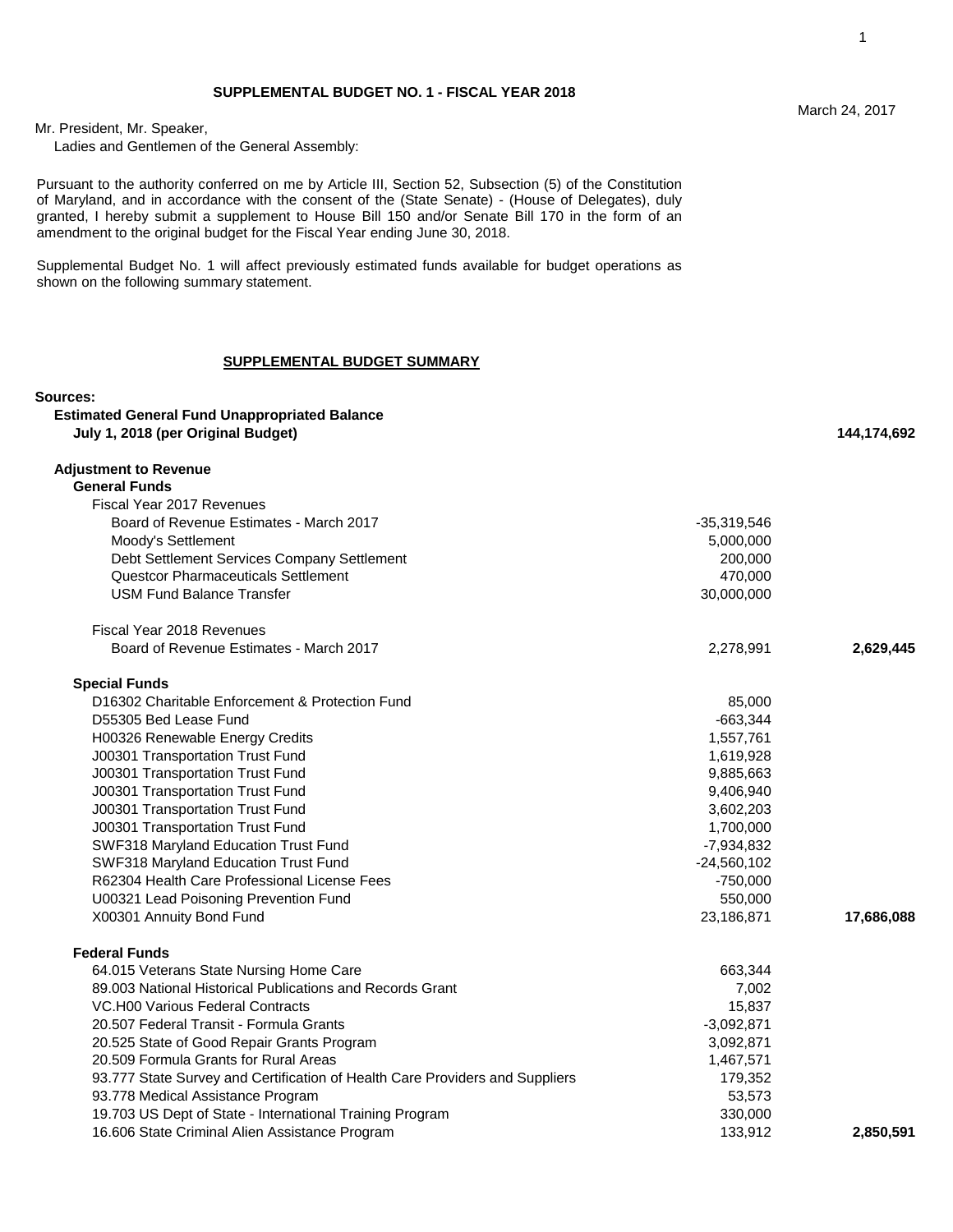| <b>Current Unrestricted Funds</b>                    |            |               |
|------------------------------------------------------|------------|---------------|
| University of Maryland, College Park Campus          | 363,000    |               |
| <b>Bowie State University</b>                        | 763,542    | 1,126,542     |
| <b>Adjustment to General Fund Appropriations</b>     |            |               |
| Legislative Reductions                               | 30,000,000 | 30,000,000    |
| Total Available                                      |            | 164,490,225   |
| Uses:                                                |            |               |
| <b>General Funds</b>                                 | 45,611,663 |               |
| <b>Special Funds</b>                                 | 17,686,088 |               |
| <b>Federal Funds</b>                                 | 2,850,591  |               |
| <b>Current Unrestricted</b>                          | 1,126,542  | 67,274,884    |
| <b>Revised Estimated General Fund Unappropriated</b> |            |               |
| Balance July 1, 2018                                 |            | 131, 192, 474 |

2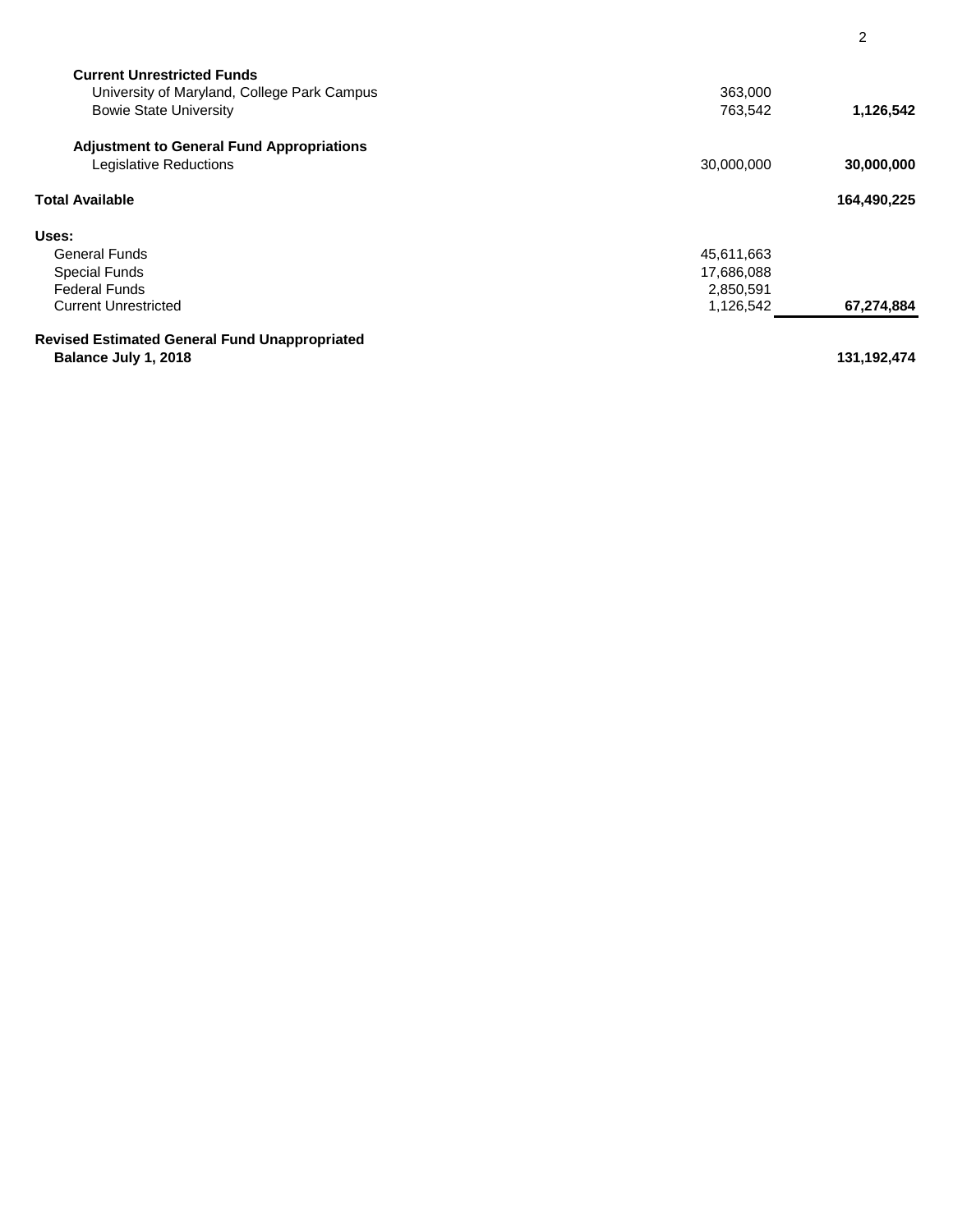### **BOARD OF PUBLIC WORKS - CAPITAL APPROPRIATION**

| 1. D06E02.01 | <b>Public Works Capital Appropriation</b>                                                                                                                                                                                                                                                                                                                                                                                                                                                                                                                                                                              |                  |            |
|--------------|------------------------------------------------------------------------------------------------------------------------------------------------------------------------------------------------------------------------------------------------------------------------------------------------------------------------------------------------------------------------------------------------------------------------------------------------------------------------------------------------------------------------------------------------------------------------------------------------------------------------|------------------|------------|
|              | To add an appropriation on page 10 of the printed bill (first reading<br>file bill), to support the construction of Shorebirds Stadium.                                                                                                                                                                                                                                                                                                                                                                                                                                                                                |                  |            |
|              | Object .14 Land and Structures                                                                                                                                                                                                                                                                                                                                                                                                                                                                                                                                                                                         | 980,000          |            |
|              | General Fund Appropriation                                                                                                                                                                                                                                                                                                                                                                                                                                                                                                                                                                                             |                  | 980,000    |
| 2. D06E02.01 | <b>Public Works Capital Appropriation</b>                                                                                                                                                                                                                                                                                                                                                                                                                                                                                                                                                                              |                  |            |
|              | To add an appropriation on page 10 of the printed bill (first reading<br>file bill), to support capital improvements at the Echo Hill Outdoor School.                                                                                                                                                                                                                                                                                                                                                                                                                                                                  |                  |            |
|              | Object .12 Grants, Subsidies, and Contributions                                                                                                                                                                                                                                                                                                                                                                                                                                                                                                                                                                        | 150,000          |            |
|              | General Fund Appropriation                                                                                                                                                                                                                                                                                                                                                                                                                                                                                                                                                                                             |                  | 150,000    |
|              | <b>EXECUTIVE DEPARTMENT - BOARDS, COMMISSIONS AND OFFICES</b>                                                                                                                                                                                                                                                                                                                                                                                                                                                                                                                                                          |                  |            |
| 3. D15A05.16 | Governor's Office of Crime Control and Prevention                                                                                                                                                                                                                                                                                                                                                                                                                                                                                                                                                                      |                  |            |
|              | In addition to the appropriation shown on page 13 of the printed bill<br>(first reading file bill), to provide funds for Baltimore City Police<br>equipment to comply with the Department of Justice consent decree.                                                                                                                                                                                                                                                                                                                                                                                                   |                  |            |
|              | Object .12 Grants, Subsidies, and Contributions                                                                                                                                                                                                                                                                                                                                                                                                                                                                                                                                                                        | 2,000,000        |            |
|              | General Fund Appropriation                                                                                                                                                                                                                                                                                                                                                                                                                                                                                                                                                                                             |                  | 2,000,000  |
|              | <b>SECRETARY OF STATE</b>                                                                                                                                                                                                                                                                                                                                                                                                                                                                                                                                                                                              |                  |            |
| D16A06.01    | <b>Office of the Secretary of State</b>                                                                                                                                                                                                                                                                                                                                                                                                                                                                                                                                                                                |                  |            |
|              | To become available immediately upon passage of this budget to<br>supplement the appropriation for fiscal year 2017 to provide funds<br>for salary expenses associated with charity enforcement activities.                                                                                                                                                                                                                                                                                                                                                                                                            |                  |            |
|              | Personnel Detail:                                                                                                                                                                                                                                                                                                                                                                                                                                                                                                                                                                                                      |                  |            |
|              | <b>Turnover Expectancy</b><br>Object .01 Salaries, Wages and Fringe Benefits                                                                                                                                                                                                                                                                                                                                                                                                                                                                                                                                           | 85,000<br>85,000 |            |
|              | Special Fund Appropriation                                                                                                                                                                                                                                                                                                                                                                                                                                                                                                                                                                                             |                  | 85,000     |
|              | <b>MILITARY DEPARTMENT</b>                                                                                                                                                                                                                                                                                                                                                                                                                                                                                                                                                                                             |                  |            |
| 5. D50H01.08 | <b>Opioid Crisis Fund</b>                                                                                                                                                                                                                                                                                                                                                                                                                                                                                                                                                                                              |                  |            |
|              | To add an appropriation on page 20 of the printed bill (first<br>reading file bill), to provide funds to combat the heroin epidemic in<br>the State.                                                                                                                                                                                                                                                                                                                                                                                                                                                                   |                  |            |
|              | Object .12 Grants, Subsidies, and Contributions                                                                                                                                                                                                                                                                                                                                                                                                                                                                                                                                                                        | 10,000,000       |            |
|              | General Fund Appropriation, provided that funds appropriated<br>herein may be used to develop a broad range of evidence-based<br>strategies aimed at preventing and treating the Opioid crisis,<br>provide grants to other state agencies and local governments,<br>pursue enforcement strategies against drug traffickers, and<br>prepare education and outreach efforts. Policy decisions<br>regarding the expenditures of such funds shall be made by the<br>Inter-Agency Heroin and Opioid Coordinating Council.<br>Authority is hereby provided to transfer these funds amongst<br>state agencies as appropriate. |                  | 10,000,000 |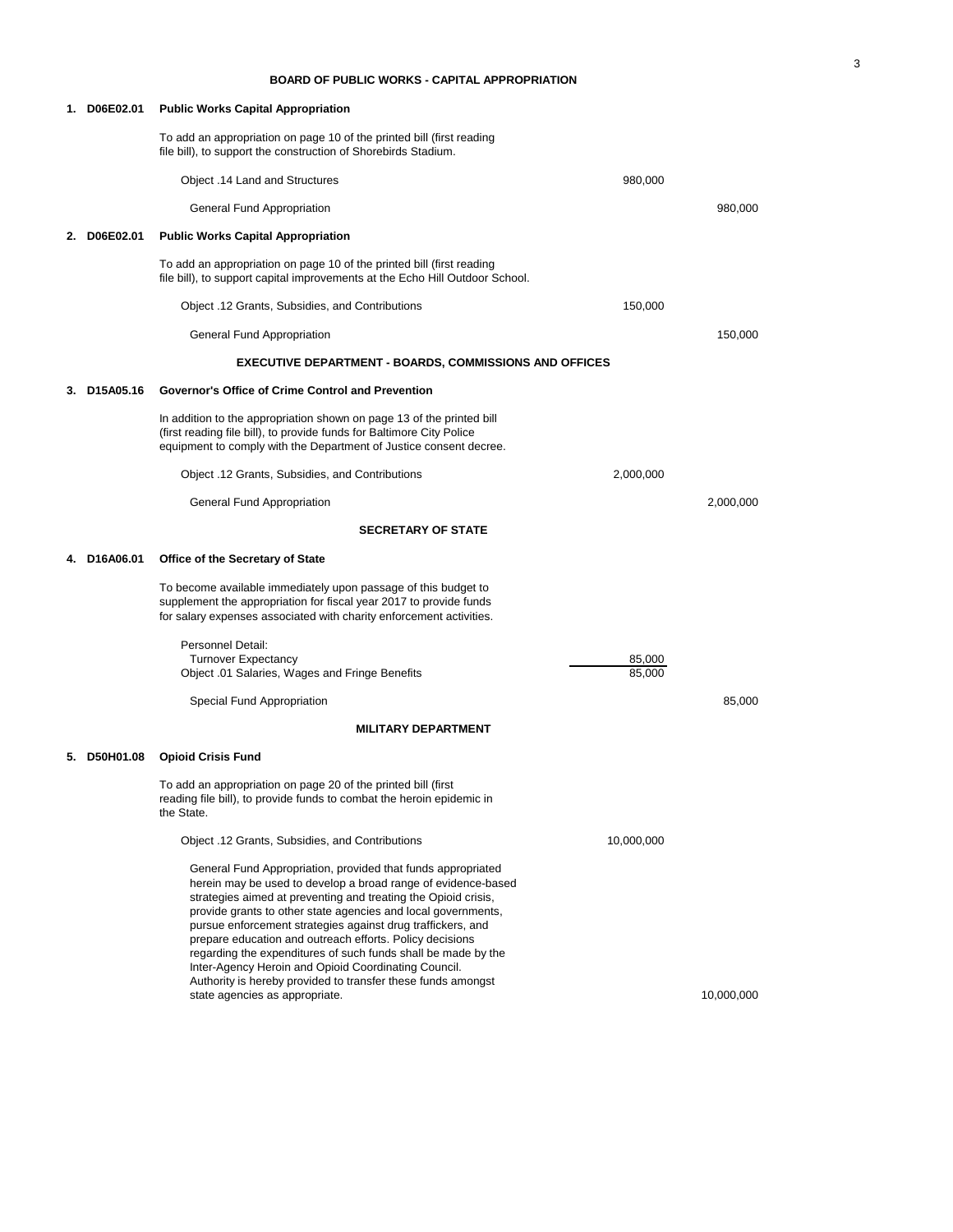### **DEPARTMENT OF VETERANS AFFAIRS**

|    | 6. D55P00.01 | <b>Service Program</b>                                                                                                                                                                                                                             |               |                       |
|----|--------------|----------------------------------------------------------------------------------------------------------------------------------------------------------------------------------------------------------------------------------------------------|---------------|-----------------------|
|    |              | In addition to the appropriation shown on page 21 of the printed bill<br>(first reading file bill), to provide funds for the Maryland Veterans<br>Service Animal Program.                                                                          |               |                       |
|    |              | Object .12 Grants Subsidies and Contributions                                                                                                                                                                                                      | 100,000       |                       |
|    |              | General Fund Appropriation, provided that this additional<br>appropriation shall be contingent on the enactment of SB 441.                                                                                                                         |               | 100,000               |
|    | 7. D55P00.05 | <b>Veterans Home Program</b>                                                                                                                                                                                                                       |               |                       |
|    |              | To become available immediately upon passage of this budget to<br>increase federal funds to replace underattainment of special funds<br>due to delayed procurement of the management contract at the<br>Charlotte Hall Veterans Home.              |               |                       |
|    |              | Object .01 Salaries, Wages and Fringe Benefits                                                                                                                                                                                                     | 0             |                       |
|    |              | Object 03 Communications<br>Object .04 Travel                                                                                                                                                                                                      | 0<br>0        |                       |
|    |              | Object .06 Fuel and Utilities                                                                                                                                                                                                                      | 0             |                       |
|    |              | Object .07 Motor Vehicle Operations and Maintenance                                                                                                                                                                                                | 0             |                       |
|    |              | <b>Object .08 Contractual Services</b><br>Object .10 Equipment Replacement                                                                                                                                                                         | 0<br>0        |                       |
|    |              | Object .11 Equipment - Additional                                                                                                                                                                                                                  | 0             |                       |
|    |              | Object .13 Fixed Charges                                                                                                                                                                                                                           | 0             |                       |
|    |              | Object .14 Land and Structures                                                                                                                                                                                                                     | 0<br>$\Omega$ |                       |
|    |              |                                                                                                                                                                                                                                                    |               |                       |
|    |              | Special Fund Appropriation<br><b>Federal Fund Appropriation</b>                                                                                                                                                                                    |               | $-663,344$<br>663,344 |
|    |              | <b>STATE ARCHIVES</b>                                                                                                                                                                                                                              |               |                       |
|    | 8. D60A10.01 | <b>Archives</b>                                                                                                                                                                                                                                    |               |                       |
|    |              | To become available immediately upon passage of this budget to<br>supplement the appropriation for fiscal year 2017 to provide funds<br>to be used for contractual work under the National Historical<br>Publications and Records Grant.           |               |                       |
|    |              | Object .02 Technical and Special Fees                                                                                                                                                                                                              | 7,002         |                       |
|    |              | <b>Federal Fund Appropriation</b>                                                                                                                                                                                                                  |               | 7,002                 |
|    |              | DEPARTMENT OF BUDGET AND MANAGEMENT                                                                                                                                                                                                                |               |                       |
| У. | F10A02.08    | <b>Statewide Expenses - Office of Personnel Services and Benefits</b>                                                                                                                                                                              |               |                       |
|    |              | In addition to the appropriation shown on page 31 of the printed bill<br>(first reading file bill) to provide federal reimbursement for Maryland<br>Correctional Enterprise balance transfers to the General Fund from<br>FY 2012 through FY 2014. |               |                       |
|    |              | <b>Object .08 Contractual Services</b>                                                                                                                                                                                                             | 245,183       |                       |
|    |              | General Fund Appropriation                                                                                                                                                                                                                         |               | 245,183               |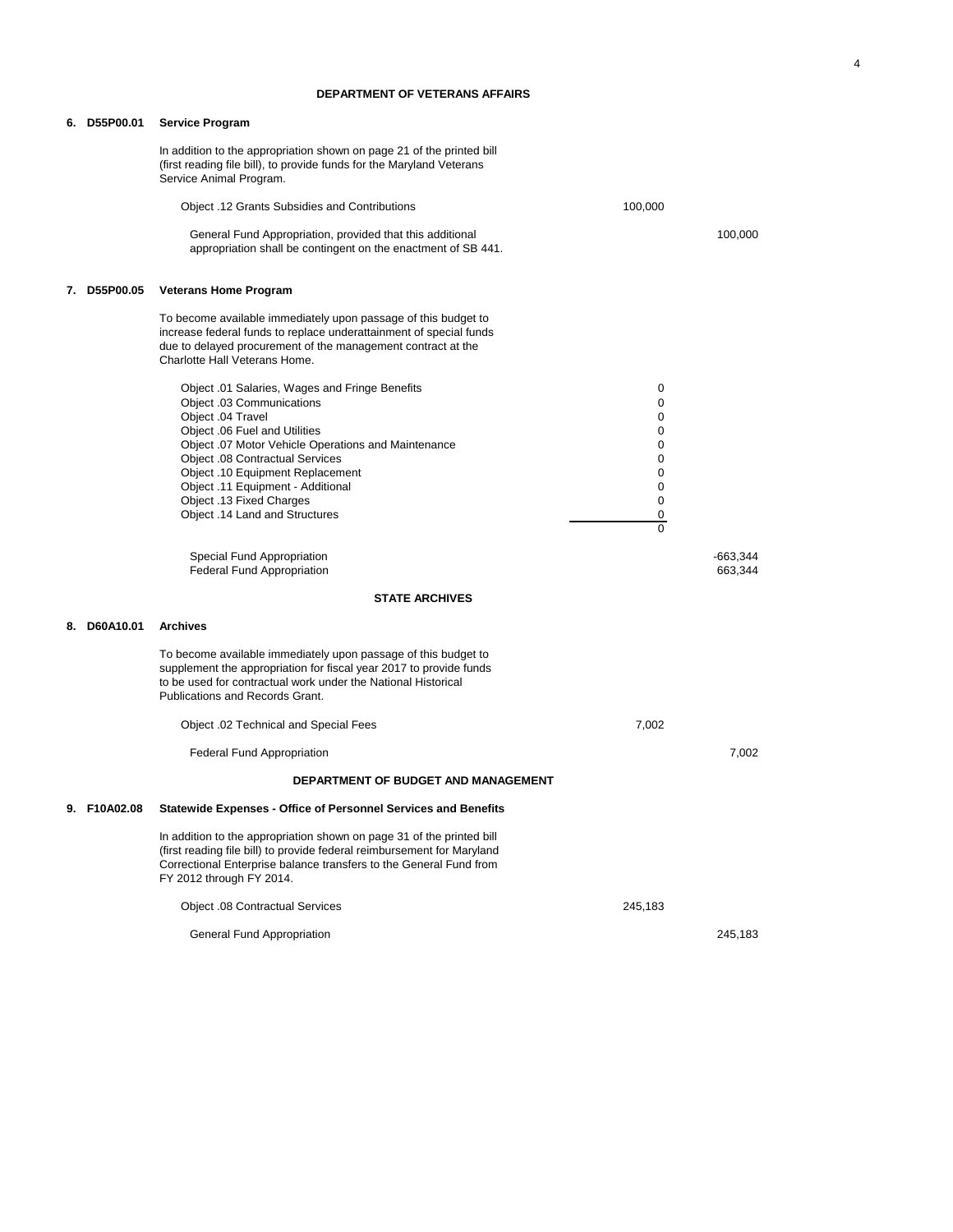### **DEPARTMENT OF INFORMATION TECHNOLOGY**

| 10. F50A01.01 | Major Information Technology Development Project Fund                                                                                                                                                                                   |           |           |
|---------------|-----------------------------------------------------------------------------------------------------------------------------------------------------------------------------------------------------------------------------------------|-----------|-----------|
|               | To become available immediately upon passage of this budget to<br>supplement the appropriation for fiscal year 2017 to provide funds<br>for the Department of Public Safety and Correctional Services<br>pilot drone detection program. |           |           |
|               | <b>Object .08 Contractual Services</b>                                                                                                                                                                                                  | 1,000,000 |           |
|               | General Fund Appropriation                                                                                                                                                                                                              |           | 1,000,000 |
| 11. F50A01.01 | <b>Major Information Technology Development Project Fund</b>                                                                                                                                                                            |           |           |
|               | In addition to the appropriation shown on page 32 of the printed bill<br>(first reading file bill), to provide funds for the Department of Public<br>Safety and Correctional Services pilot drone detection program.                    |           |           |
|               | Object .08 Contractual Services                                                                                                                                                                                                         | 250,000   |           |
|               | General Fund Appropriation                                                                                                                                                                                                              |           | 250,000   |
| 12. F50A01.01 | Major Information Technology Development Project Fund                                                                                                                                                                                   |           |           |
|               | In addition to the appropriation shown on page 32 of the printed bill<br>(first reading file bill), to provide funds for the Department of Public<br>Safety and Correctional Services Electronic Medical Records<br>System Project.     |           |           |
|               | <b>Object .08 Contractual Services</b>                                                                                                                                                                                                  | 5,000,000 |           |
|               | General Fund Appropriation                                                                                                                                                                                                              |           | 5,000,000 |
|               |                                                                                                                                                                                                                                         |           |           |
| 13. F50A01.01 | Major Information Technology Development Project Fund                                                                                                                                                                                   |           |           |
|               | In addition to the appropriation shown on page 32 of the printed bill<br>(first reading file bill), to provide funds to support the Lead Rental<br>Certification and Accreditation project.                                             |           |           |
|               | Object .08 Contractual Services                                                                                                                                                                                                         | 500,000   |           |
|               | General Fund Appropriation                                                                                                                                                                                                              |           | 500,000   |
| 14. F50A01.01 | Major Information Technology Development Project Fund                                                                                                                                                                                   |           |           |
|               | In addition to the appropriation shown on page 32 of the printed bill<br>(first reading file bill), to provide funds to support the replacement of<br>the Maryland Automated Fingerprint Identification System (MAFIS).                 |           |           |
|               | Object .08 Contractual Services                                                                                                                                                                                                         | 2,000,000 |           |
|               | General Fund Appropriation                                                                                                                                                                                                              |           | 2,000,000 |
|               | <b>DEPARTMENT OF GENERAL SERVICES</b>                                                                                                                                                                                                   |           |           |
| 15. H00A01.02 | <b>Administration - Office of the Secretary</b>                                                                                                                                                                                         |           |           |
|               | To become available immediately upon passage of this budget to<br>supplement the appropriation for fiscal year 2017 to provide funds<br>for State Center litigation costs.                                                              |           |           |
|               | <b>Object .08 Contractual Services</b>                                                                                                                                                                                                  | 900,000   |           |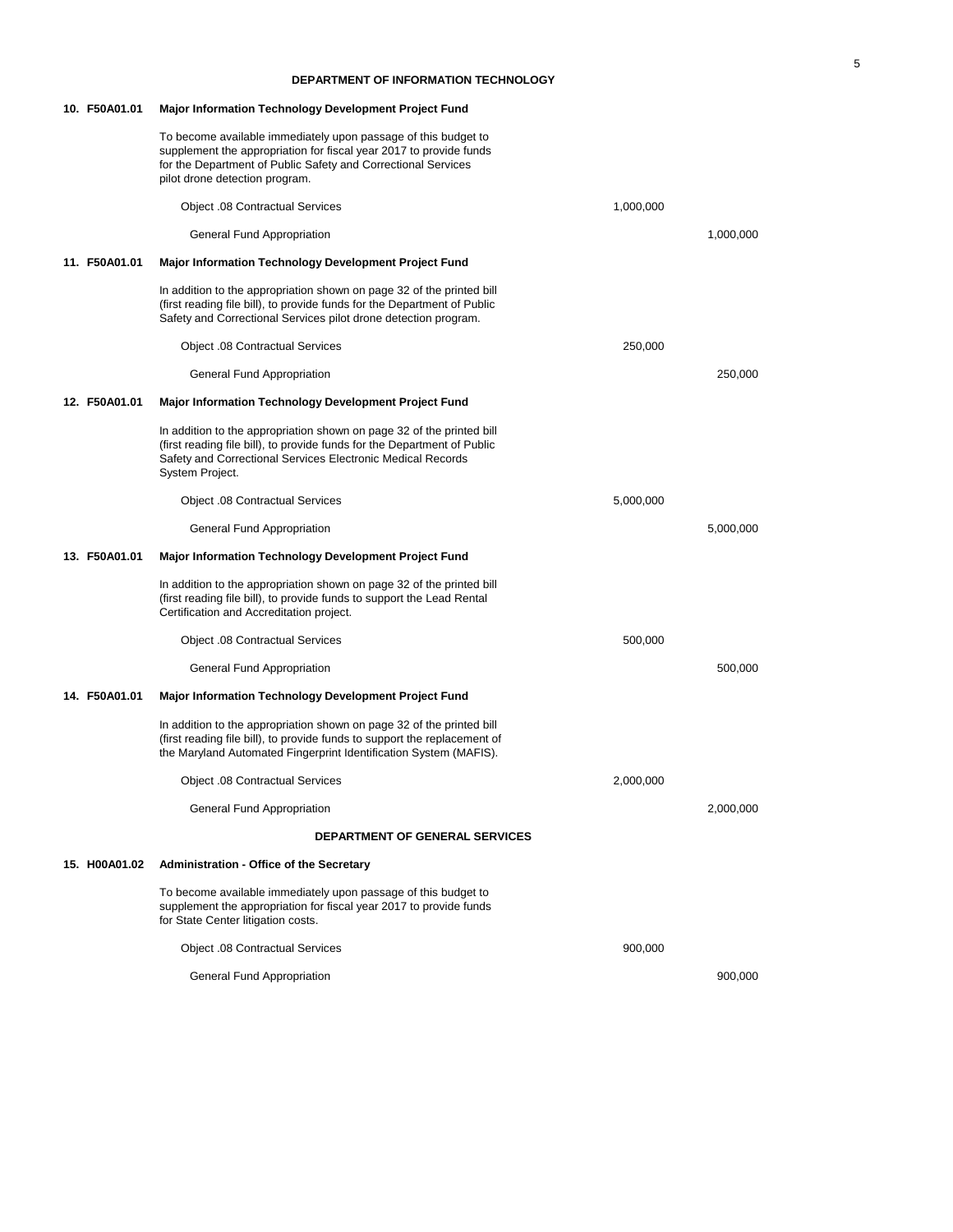### **16. H00G01.01 Facilities Planning, Design and Construction**

To become available immediately upon passage of this budget to supplement the appropriation for fiscal year 2017 to provide funds to be used for contractual energy initiatives and projected reimbursable income shortages in the Office of Energy Projects and Services.

|               | Personnel Detail:                                                                               |                        |                           |
|---------------|-------------------------------------------------------------------------------------------------|------------------------|---------------------------|
|               | <b>Turnover Expectancy</b>                                                                      |                        |                           |
|               | Object .01 Salaries, Wages and Fringe Benefits<br>Object .04 Travel                             | 326,638                |                           |
|               | Object .07 Motor Vehicle Operations and Maintenance                                             | 277<br>2,168           |                           |
|               | <b>Object .08 Contractual Services</b>                                                          | 1,244,515              |                           |
|               |                                                                                                 | 1,573,598              |                           |
|               |                                                                                                 |                        |                           |
|               | Special Fund Appropriation                                                                      |                        | 1,557,761                 |
|               | <b>Federal Fund Appropriation</b>                                                               |                        | 15,837                    |
|               | <b>MARYLAND DEPARTMENT OF TRANSPORTATION</b>                                                    |                        |                           |
|               |                                                                                                 |                        |                           |
| 17. J00H01.01 | Transit Administration - Maryland Transit Administration                                        |                        |                           |
|               | To become available immediately upon passage of this budget to                                  |                        |                           |
|               | supplement the appropriation for fiscal year 2017 to provide funds                              |                        |                           |
|               | to implement a collective bargaining agreement and for temporary help.                          |                        |                           |
|               |                                                                                                 |                        |                           |
|               | Personnel Detail:                                                                               |                        |                           |
|               | Regular Earnings                                                                                | 261,809                |                           |
|               | Overtime                                                                                        | 9,876                  |                           |
|               | <b>Fringe Benefits</b>                                                                          | 20,592                 |                           |
|               | Object .01 Salaries, Wages and Fringe Benefits                                                  | 292,277                |                           |
|               | <b>Object .08 Contractual Services</b>                                                          | 1,327,651<br>1,619,928 |                           |
|               |                                                                                                 |                        |                           |
|               | Special Fund Appropriation                                                                      |                        | 1,619,928                 |
|               |                                                                                                 |                        |                           |
| 18. J00H01.02 | <b>Bus Operations - Maryland Transit Administration</b>                                         |                        |                           |
|               | To become available immediately upon passage of this budget to                                  |                        |                           |
|               | supplement the appropriation for fiscal year 2017 to provide funds to                           |                        |                           |
|               | implement a collective bargaining agreement and for various realignments.                       |                        |                           |
|               |                                                                                                 |                        |                           |
|               | Personnel Detail:                                                                               |                        |                           |
|               | Regular Earnings                                                                                | 7,126,500              |                           |
|               | Overtime                                                                                        | 653,062                |                           |
|               | <b>Fringe Benefits</b>                                                                          | 709,428                |                           |
|               | <b>Turnover Expectancy</b>                                                                      | $-51,967$              |                           |
|               | Object .01 Salaries, Wages and Fringe Benefits                                                  | 8,437,023              |                           |
|               | Object .07 Motor Vehicle Operations and Maintenance                                             | $-4,077,807$           |                           |
|               | <b>Object .08 Contractual Services</b>                                                          | 2,401,917              |                           |
|               | Object .09 Supplies and Materials                                                               | 31,659                 |                           |
|               |                                                                                                 | 6,792,792              |                           |
|               |                                                                                                 |                        |                           |
|               | Special Fund Appropriation<br><b>Federal Fund Appropriation</b>                                 |                        | 9,885,663<br>$-3,092,871$ |
|               |                                                                                                 |                        |                           |
| 19. J00H01.04 | <b>Rail Operations - Maryland Transit Administration</b>                                        |                        |                           |
|               |                                                                                                 |                        |                           |
|               | To become available immediately upon passage of this budget to                                  |                        |                           |
|               | supplement the appropriation for fiscal year 2017 to provide funds to                           |                        |                           |
|               | implement a collective bargaining agreement, adjust contracts, and<br>for various realignments. |                        |                           |
|               |                                                                                                 |                        |                           |
|               | Personnel Detail:                                                                               |                        |                           |
|               | <b>Regular Earnings</b>                                                                         | 1,684,602              |                           |
|               | Overtime                                                                                        | 284,452                |                           |
|               | <b>Fringe Benefits</b>                                                                          | 222,737                |                           |
|               | Object .01 Salaries, Wages and Fringe Benefits                                                  | 2,191,791              |                           |
|               | Object .07 Motor Vehicle Operations and Maintenance                                             | $-628,235$             |                           |
|               | <b>Object .08 Contractual Services</b>                                                          | 11,474,601             |                           |
|               | Object .09 Supplies and Materials                                                               | -538,346               |                           |
|               |                                                                                                 | 12,499,811             |                           |
|               |                                                                                                 |                        |                           |
|               | Special Fund Appropriation                                                                      |                        | 9,406,940                 |
|               | Federal Fund Appropriation                                                                      |                        | 3,092,871                 |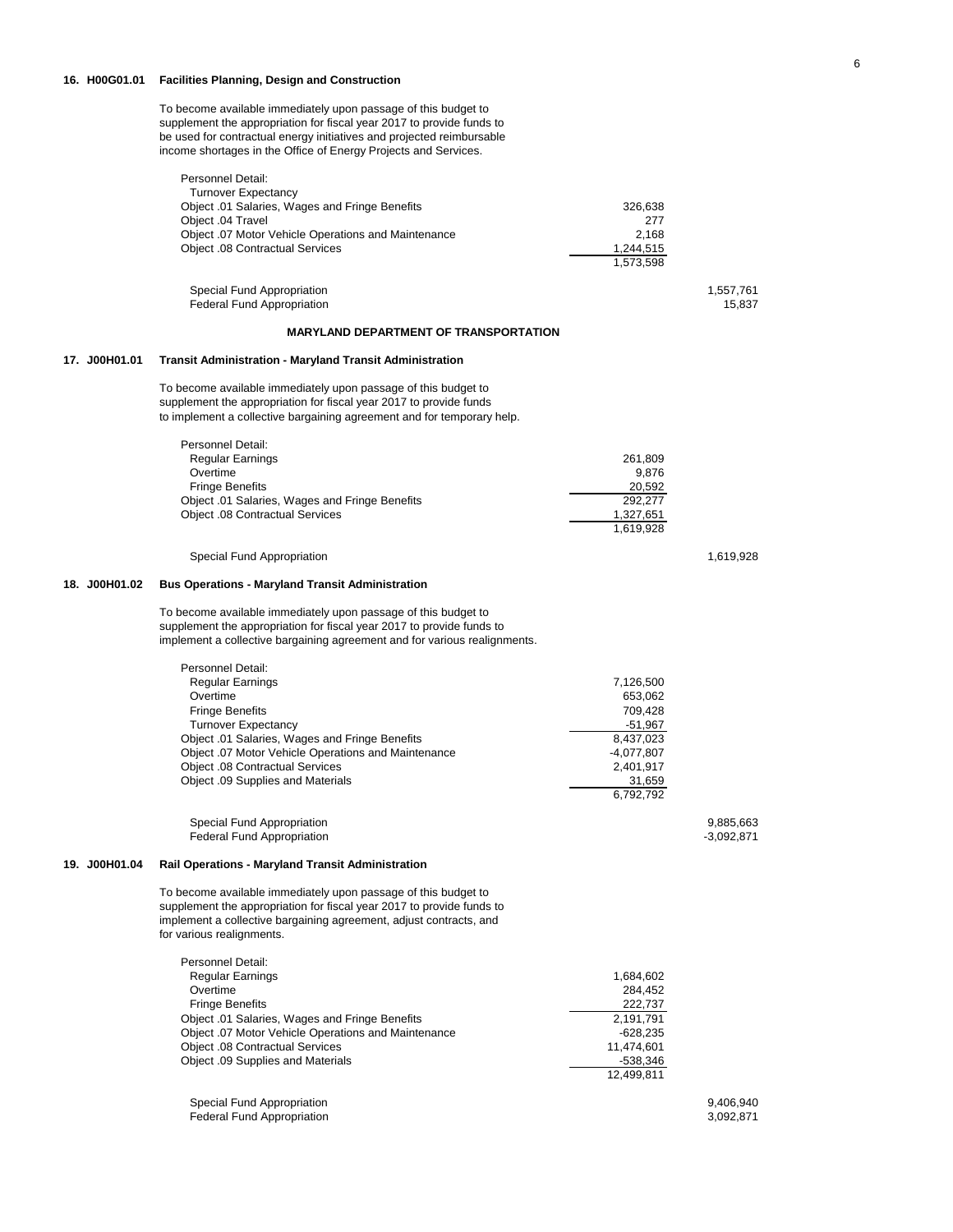|               | To become available immediately upon passage of this budget to<br>supplement the appropriation for fiscal year 2017 to provide funds<br>to be used for Takoma Park/Langley Park agreements, contract<br>adjustments, and Greyhound and Bay Runner. |                                     |                        |
|---------------|----------------------------------------------------------------------------------------------------------------------------------------------------------------------------------------------------------------------------------------------------|-------------------------------------|------------------------|
|               | <b>Object .08 Contractual Services</b><br>Object .12 Grants Subsidies and Contributions                                                                                                                                                            | 3,511,000<br>1,558,774<br>5,069,774 |                        |
|               | Special Fund Appropriation<br>Federal Fund Appropriation                                                                                                                                                                                           |                                     | 3,602,203<br>1,467,571 |
| 21. J00100.02 | Airport Operations - Maryland Aviation Administration                                                                                                                                                                                              |                                     |                        |
|               | To become available immediately upon passage of this budget to<br>supplement the appropriation for fiscal year 2017 to provide funds<br>to be used for increased security at Baltimore/Washington<br>International Airport.                        |                                     |                        |
|               | Object .08 Contractual Services                                                                                                                                                                                                                    | 1,700,000                           |                        |
|               | Special Fund Appropriation                                                                                                                                                                                                                         |                                     | 1,700,000              |
|               | <b>DEPARTMENT OF NATURAL RESOURCES</b>                                                                                                                                                                                                             |                                     |                        |
| 22. K00A04.01 | <b>Statewide Operations - Maryland Park Service</b>                                                                                                                                                                                                |                                     |                        |
|               | To add an appropriation on page 45 of the printed bill (first reading<br>file bill), to provide funds for the State Forest, State Park, and<br>Wildlife Management Area Revenue Equity Program.                                                    |                                     |                        |
|               | <b>Object .12 Grants Subsidies and Contributions</b>                                                                                                                                                                                               | 3,700,000                           |                        |
|               | General Fund Appropriation, provided that this additional<br>appropriation shall be contingent on the enactment of SB 273.                                                                                                                         |                                     | 3,700,000              |
|               | DEPARTMENT OF AGRICULTURE                                                                                                                                                                                                                          |                                     |                        |
| 23. L00A14.03 | <b>Mosquito Control - Office of Plant Industries and Pest Management</b>                                                                                                                                                                           |                                     |                        |
|               | To become available immediately upon passage of this budget to<br>supplement the appropriation for fiscal year 2017 to provide funds<br>to support control of the midge infestation in Baltimore County.                                           |                                     |                        |
|               | <b>Object .08 Contractual Services</b>                                                                                                                                                                                                             | 330,000                             |                        |
|               | General Fund Appropriation                                                                                                                                                                                                                         |                                     | 330,000                |
| 24. L00A14.03 | Mosquito Control - Office of Plant Industries and Pest Management                                                                                                                                                                                  |                                     |                        |
|               | To become available immediately upon passage of this budget to<br>supplement the appropriation for fiscal year 2017 to provide funds<br>for black fly spraying in Washington County along the Potomac River.                                       |                                     |                        |
|               | <b>Object .08 Contractual Services</b>                                                                                                                                                                                                             | 190,000                             |                        |
|               | General Fund Appropriation                                                                                                                                                                                                                         |                                     | 190,000                |
| 25. L00A15.04 | <b>Resource Conservation Grants - Office of Resource Conservation</b>                                                                                                                                                                              |                                     |                        |
|               | To become available immediately upon passage of this budget to<br>supplement the appropriation for fiscal year 2017 to provide funds<br>for cover crop incentive payments.                                                                         |                                     |                        |
|               | Object .12 Grants, Subsidies, and Contributions                                                                                                                                                                                                    | 2,500,000                           |                        |
|               | General Fund Appropriation                                                                                                                                                                                                                         |                                     | 2,500,000              |

**20. J00H01.06 Statewide Programs Operations - Maryland Transit Administration**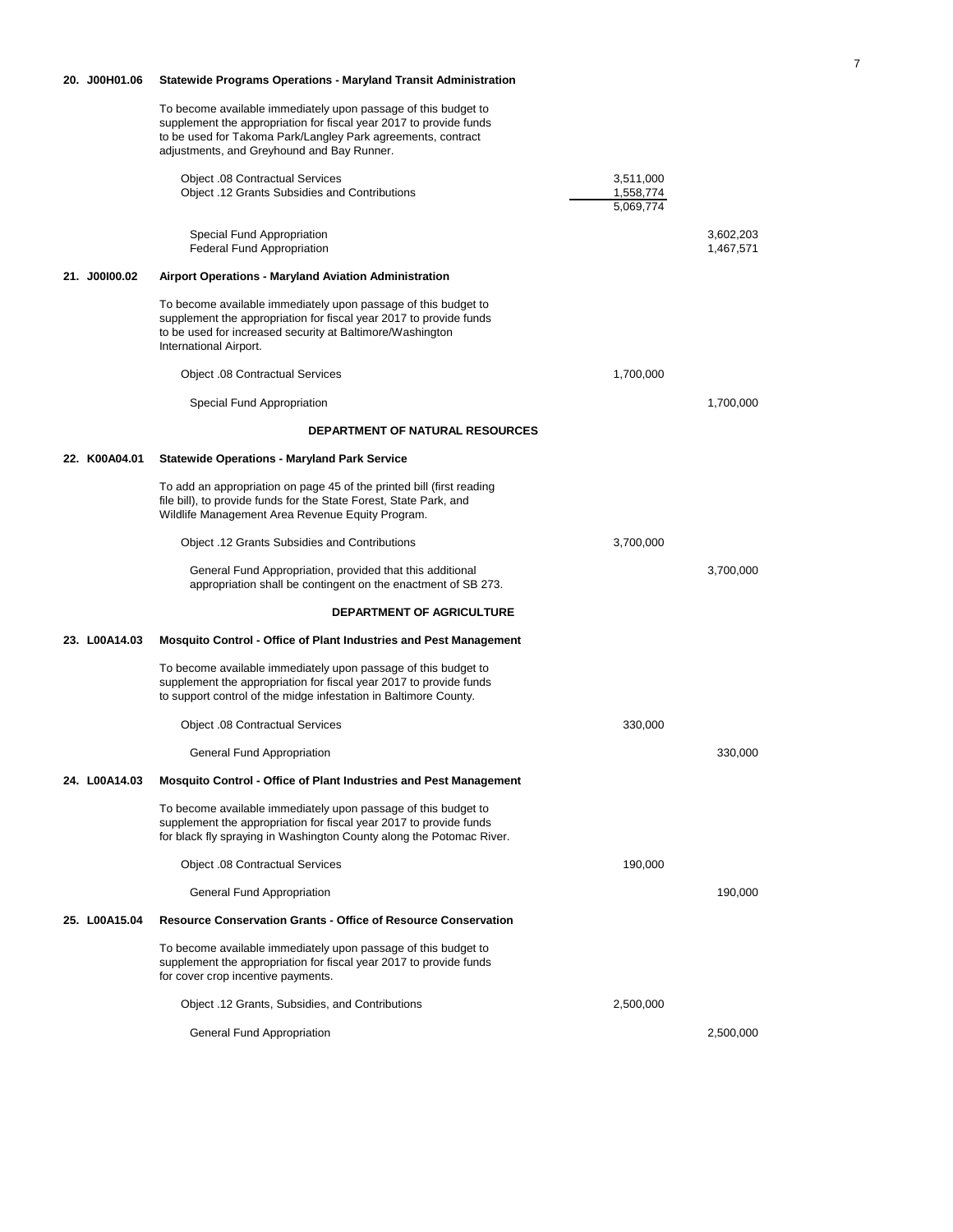### **DEPARTMENT OF HEALTH AND MENTAL HYGIENE**

### **26. M00B01.03 Office of Health Care Quality - Regulatory Services**

In addition to the appropriation shown on page 58 of the printed bill (first reading file bill), to provide funds for the purpose of lowering the agency's turnover rate to enable full staffing of nurse surveyors.

|               | Personnel Detail:<br><b>Turnover Expectancy</b><br>Object .01 Salaries, Wages and Fringe Benefits                                                                                                                                                                                                          | 532,925<br>532,925                                                  |                    |
|---------------|------------------------------------------------------------------------------------------------------------------------------------------------------------------------------------------------------------------------------------------------------------------------------------------------------------|---------------------------------------------------------------------|--------------------|
|               | General Fund Appropriation<br>Federal Fund Appropriation                                                                                                                                                                                                                                                   |                                                                     | 300,000<br>232,925 |
|               | <b>DEPARTMENT OF HUMAN RESOURCES</b>                                                                                                                                                                                                                                                                       |                                                                     |                    |
| 27. N00G00.01 | <b>Foster Care Maintenance Payments - Local Department Operations</b>                                                                                                                                                                                                                                      |                                                                     |                    |
|               | In addition to the appropriation shown on page 74 of the printed bill<br>(first reading file bill), to provide funds for a 2% increase in the<br>Family Foster Care Board rate.                                                                                                                            |                                                                     |                    |
|               | Object .12 Grants, Subsidies, and Contributions                                                                                                                                                                                                                                                            | 256,713                                                             |                    |
|               | General Fund Appropriation                                                                                                                                                                                                                                                                                 |                                                                     | 256,713            |
|               | DEPARTMENT OF PUBLIC SAFETY AND CORRECTIONAL SERVICES                                                                                                                                                                                                                                                      |                                                                     |                    |
| 28. Q00G00.01 | <b>General Administration - Police and Correctional Training Commissions</b>                                                                                                                                                                                                                               |                                                                     |                    |
|               | To become available immediately upon passage of the budget to<br>supplement the appropriation for fiscal year 2017 to provide funds<br>for the International Training Program from the Department<br>of State.                                                                                             |                                                                     |                    |
|               | Personnel Detail:<br><b>Turnover Expectancy</b><br>Object .01 Salaries, Wages and Fringe Benefits<br>Object .02 Technical and Special Fees<br>Object .04 Travel<br><b>Object .08 Contractual Services</b><br>Object .09 Supplies and Materials                                                             | 43,000<br>43,000<br>14,000<br>8,000<br>255,000<br>10,000<br>330,000 |                    |
|               | Federal Fund Appropriation                                                                                                                                                                                                                                                                                 |                                                                     | 330,000            |
| 29. Q00R02.04 | Western Correctional Institution - Division of Correction - West Region                                                                                                                                                                                                                                    |                                                                     |                    |
|               | To become available immediately upon passage of the budget to<br>to reduce the appropriation for fiscal year 2017 to transfer funds<br>associated with the pilot drone detection program from the<br>Department of Public Safety and Correctional Services to the<br>Department of Information Technology. |                                                                     |                    |
|               | Object .11 Equipment Additional                                                                                                                                                                                                                                                                            | $-500,000$                                                          |                    |
|               | General Fund Appropriation                                                                                                                                                                                                                                                                                 |                                                                     | $-500,000$         |
| 30. Q00R02.04 | Western Correctional Institution - Division of Correction - West Region                                                                                                                                                                                                                                    |                                                                     |                    |
|               | To reduce the appropriation shown on page 88 of the printed bill<br>(first reading file bill), to transfer funds associated with the pilot drone<br>detection program from the Department of Public Safety and<br>Correctional Services to the Department of Information Technology.                       |                                                                     |                    |
|               | Object .08 Contractual Services                                                                                                                                                                                                                                                                            | $-125,000$                                                          |                    |
|               | General Fund Appropriation                                                                                                                                                                                                                                                                                 |                                                                     | $-125,000$         |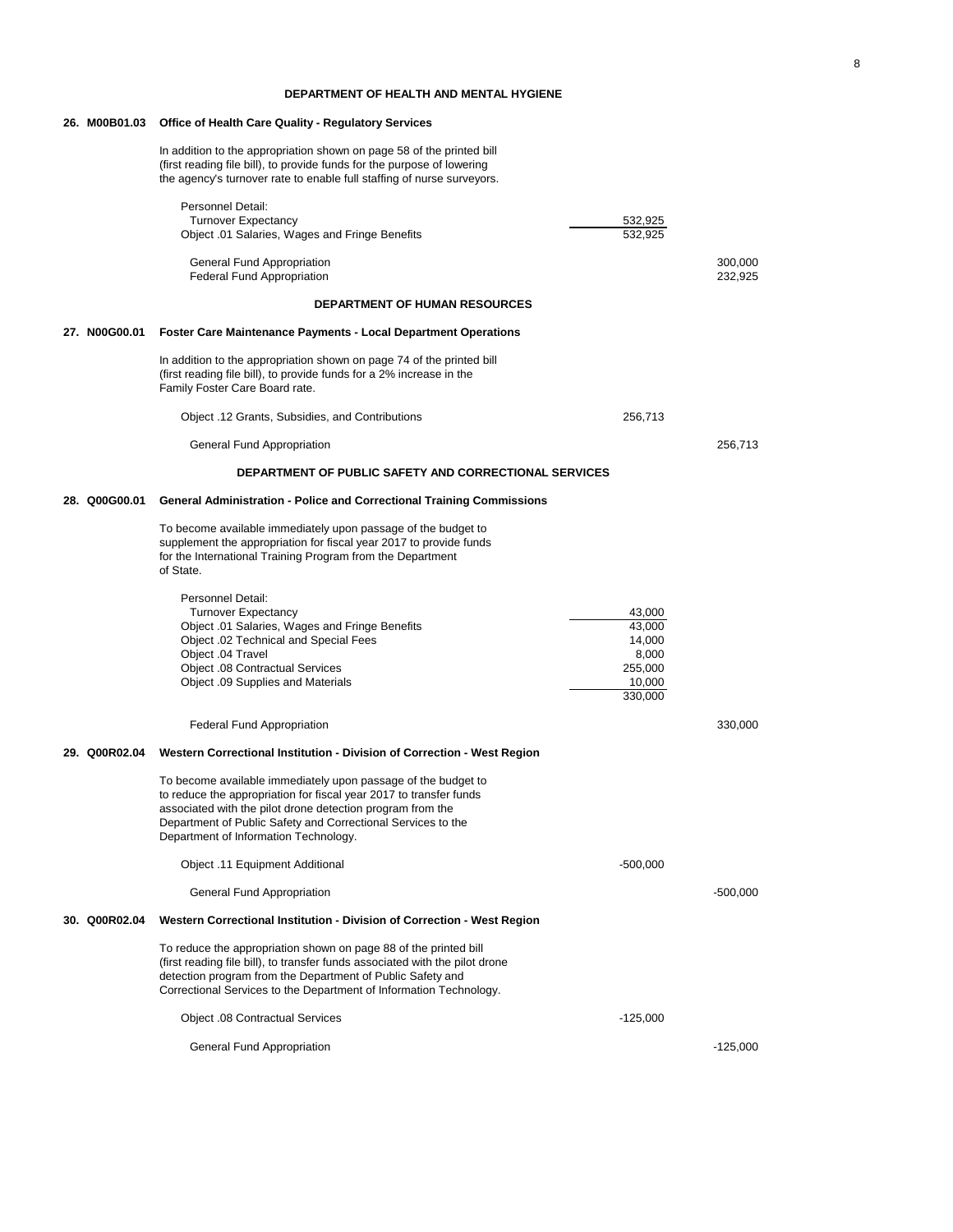### **31. Q00S02.08 Eastern Correctional Institution - Division of Correction - East Region**

To become available immediately upon passage of the budget to supplement the appropriation for fiscal year 2017 to provide funds for the Eastern Correctional Institution due to greater available funding from the State Criminal Alien Assistance Program (SCAAP).

|               | Personnel Detail:                                                                                                                                                                                                                                                                                          |                    |            |
|---------------|------------------------------------------------------------------------------------------------------------------------------------------------------------------------------------------------------------------------------------------------------------------------------------------------------------|--------------------|------------|
|               | Overtime<br>Object .01 Salaries, Wages and Fringe Benefits                                                                                                                                                                                                                                                 | 133,912<br>133.912 |            |
|               |                                                                                                                                                                                                                                                                                                            |                    |            |
|               | Federal Fund Appropriation                                                                                                                                                                                                                                                                                 |                    | 133,912    |
| 32. Q00S02.08 | Eastern Correctional Institution - Division of Correction - East Region                                                                                                                                                                                                                                    |                    |            |
|               | To become available immediately upon passage of the budget to<br>to reduce the appropriation for fiscal year 2017 to transfer funds<br>associated with the pilot drone detection program from the<br>Department of Public Safety and Correctional Services to the<br>Department of Information Technology. |                    |            |
|               | Object .11 Equipment Additional                                                                                                                                                                                                                                                                            | $-500,000$         |            |
|               | General Fund Appropriation                                                                                                                                                                                                                                                                                 |                    | -500,000   |
| 33. Q00S02.08 | Eastern Correctional Institution - Division of Correction - East Region                                                                                                                                                                                                                                    |                    |            |
|               | To reduce the appropriation shown on page 90 of the printed bill<br>(first reading file bill), to transfer funds associated with the pilot drone<br>detection program from the Department of Public Safety and<br>Correctional Services to the Department of Information Technology.                       |                    |            |
|               | Object .08 Contractual Services                                                                                                                                                                                                                                                                            | $-125,000$         |            |
|               | General Fund Appropriation                                                                                                                                                                                                                                                                                 |                    | $-125,000$ |
| 34. Q00T04.04 | Baltimore Central Booking and Intake Center - Division of Pretrial Detention                                                                                                                                                                                                                               |                    |            |
|               | In addition to the appropriation shown on page 92 of the printed bill<br>(first reading file bill), to fund maintenance projects required by the<br>Duvall settlement agreement for the Baltimore Central Booking and<br>Intake Center.                                                                    |                    |            |
|               | Object .08 Contractual Services                                                                                                                                                                                                                                                                            | 404,117            |            |
|               | General Fund Appropriation                                                                                                                                                                                                                                                                                 |                    | 404,117    |
| 35. Q00T04.05 | <b>Baltimore Pretrial Complex - Division of Pretrial Detention</b>                                                                                                                                                                                                                                         |                    |            |
|               | In addition to the appropriation shown on page 92 of the printed bill<br>(first reading file bill), to fund maintenance projects required by the<br>Duvall settlement agreement for the Baltimore Pretrial Complex.                                                                                        |                    |            |
|               | Object .08 Contractual Services                                                                                                                                                                                                                                                                            | 446,324            |            |
|               | General Fund Appropriation                                                                                                                                                                                                                                                                                 |                    | 446,324    |
| 36. Q00T04.06 | Maryland Reception, Diagnostic and Classification Center - Division of Pretrial Detention                                                                                                                                                                                                                  |                    |            |
|               | In addition to the appropriation shown on page 92 of the printed bill<br>(first reading file bill), to fund maintenance projects required by the<br>Duvall settlement agreement for the Maryland Reception, Diagnostic<br>and Classification Center.                                                       |                    |            |
|               | <b>Object .08 Contractual Services</b>                                                                                                                                                                                                                                                                     | 465,034            |            |
|               | General Fund Appropriation                                                                                                                                                                                                                                                                                 |                    | 465,034    |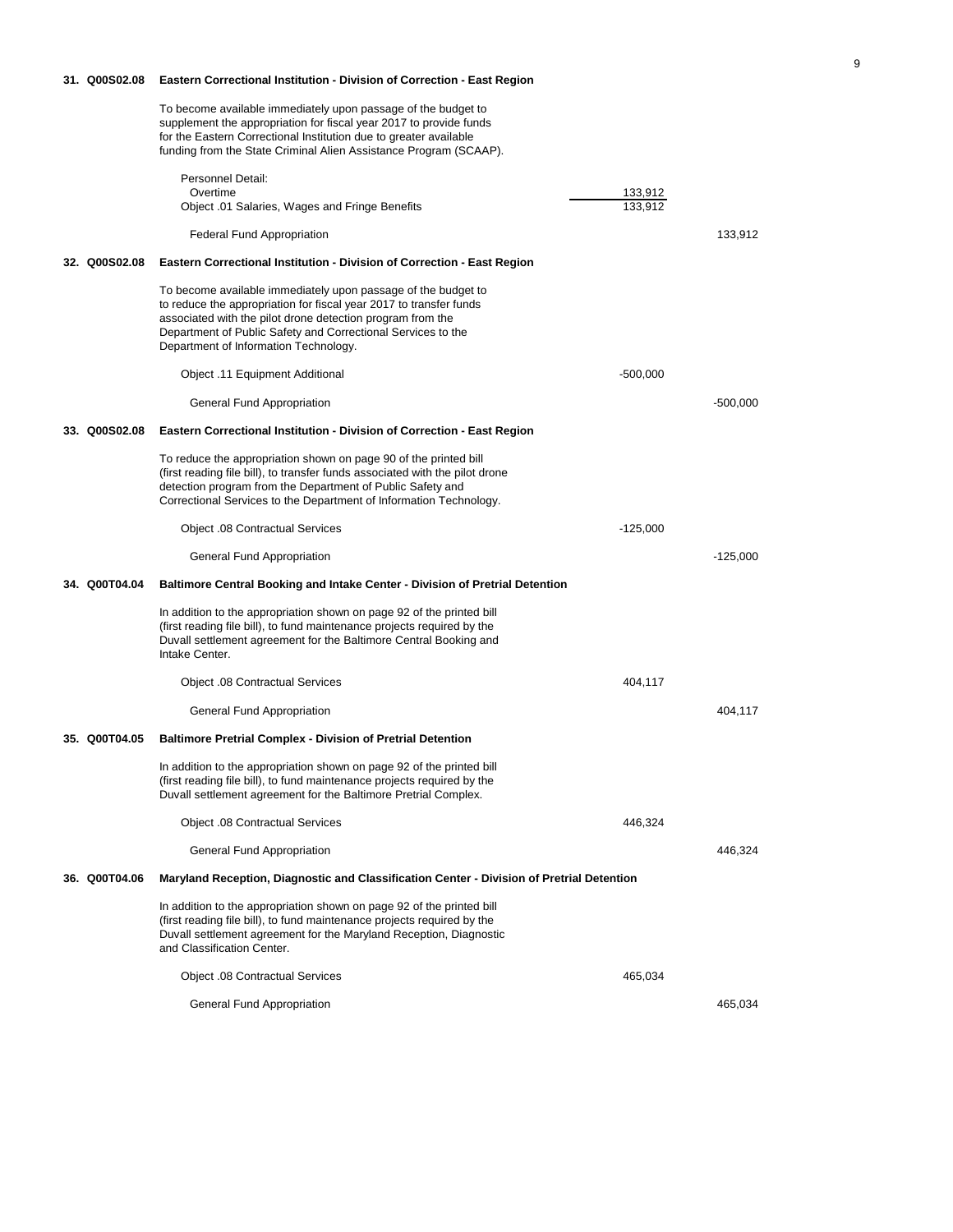| 37. Q00T04.07 | <b>Baltimore City Correctional Center - Division of Pretrial Detention</b>                                                                                                                                                                                  |            |                             |
|---------------|-------------------------------------------------------------------------------------------------------------------------------------------------------------------------------------------------------------------------------------------------------------|------------|-----------------------------|
|               | In addition to the appropriation shown on page 92 of the printed bill<br>(first reading file bill), to fund maintenance projects required by the<br>Duvall settlement agreement for the Baltimore City Correctional Center.                                 |            |                             |
|               | <b>Object .08 Contractual Services</b>                                                                                                                                                                                                                      | 144,659    |                             |
|               | General Fund Appropriation                                                                                                                                                                                                                                  |            | 144,659                     |
| 38. Q00T04.08 | <b>Metropolitan Transition Center - Division of Pretrial Detention</b>                                                                                                                                                                                      |            |                             |
|               | In addition to the appropriation shown on page 92 of the printed bill<br>(first reading file bill), to fund maintenance projects required by the<br>Duvall settlement agreement for the Metropolitan Transition Center.                                     |            |                             |
|               | Object .08 Contractual Services                                                                                                                                                                                                                             | 481,919    |                             |
|               | General Fund Appropriation                                                                                                                                                                                                                                  |            | 481,919                     |
|               | <b>STATE DEPARTMENT OF EDUCATION</b>                                                                                                                                                                                                                        |            |                             |
| 39. R00A01.17 | Division of Library Development and Services - Headquarters                                                                                                                                                                                                 |            |                             |
|               | To become available immediately upon passage of this budget to<br>supplement the appropriation for fiscal year 2017 to realign excess<br>funding from Formula Programs for Specific Populations to cover<br>expenses for the Deaf Cultural Digital Library. |            |                             |
|               | Object .12 Grants, Subsidies and Contributions                                                                                                                                                                                                              | 232,672    |                             |
|               | General Fund Appropriation                                                                                                                                                                                                                                  |            | 232,672                     |
| 40. R00A02.01 | State Share of Foundation Program - Aid to Education                                                                                                                                                                                                        |            |                             |
|               | To become available immediately upon passage of this budget to<br>supplement the appropriation for fiscal year 2017 to reflect revised<br>Education Trust Fund revenue projections.                                                                         |            |                             |
|               | Object .12 Grants, Subsidies and Contributions                                                                                                                                                                                                              | 0          |                             |
|               | General Fund Appropriation<br>Special Fund Appropriation                                                                                                                                                                                                    |            | 7,934,832<br>-7,934,832     |
| 41. R00A02.01 | State Share of Foundation Program - Aid to Education                                                                                                                                                                                                        |            |                             |
|               | In addition to the appropriation shown on page 97 of the printed bill<br>(first reading file bill), to reflect revised Education Trust Fund<br>revenue projections.                                                                                         |            |                             |
|               | Object .12 Grants, Subsidies and Contributions                                                                                                                                                                                                              | 0          |                             |
|               | General Fund Appropriation<br>Special Fund Appropriation                                                                                                                                                                                                    |            | 24,560,102<br>$-24,560,102$ |
| 42. R00A02.01 | State Share of Foundation Program - Aid to Education                                                                                                                                                                                                        |            |                             |
|               | In addition to the appropriation shown on page 97 of the printed bill<br>(first reading file bill), to reflect updated enrollment and wealth<br>numbers.                                                                                                    |            |                             |
|               | Object .12 Grants, Subsidies and Contributions                                                                                                                                                                                                              | 723,982    |                             |
|               | General Fund Appropriation                                                                                                                                                                                                                                  |            | 723,982                     |
| 43. R00A02.02 | <b>Compensatory Education - Aid to Education</b>                                                                                                                                                                                                            |            |                             |
|               | To reduce the appropriation shown on page 97 of the printed bill<br>(first reading file bill), to reflect updated enrollment numbers.                                                                                                                       |            |                             |
|               | Object .12 Grants, Subsidies and Contributions                                                                                                                                                                                                              | $-751,865$ |                             |
|               | General Fund Appropriation                                                                                                                                                                                                                                  |            | $-751,865$                  |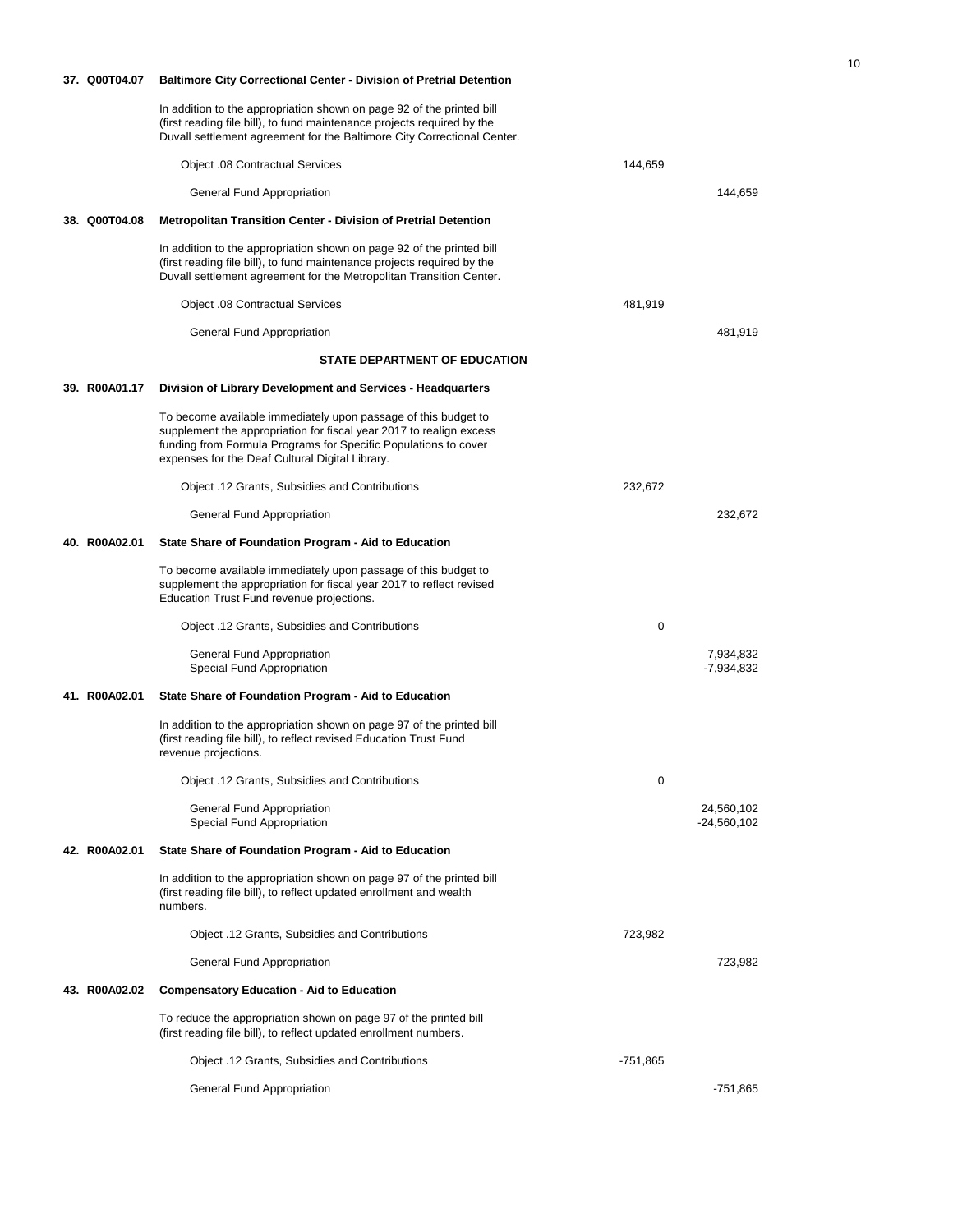| 44. R00A02.05 | Formula Programs for Specific Populations - Aid to Education                                                                                                                                                                                                                                                   |            |            |
|---------------|----------------------------------------------------------------------------------------------------------------------------------------------------------------------------------------------------------------------------------------------------------------------------------------------------------------|------------|------------|
|               | To become available immediately upon passage of this budget to<br>reduce the appropriation for fiscal year 2017 to realign excess<br>funding from Formula Programs for Specific Populations to cover<br>expenses for the Deaf Cultural Digital Library in the Division of<br>Library Development and Services. |            |            |
|               | Object .12 Grants, Subsidies and Contributions                                                                                                                                                                                                                                                                 | $-232,672$ |            |
|               | General Fund Appropriation                                                                                                                                                                                                                                                                                     |            | $-232,672$ |
| 45. R00A02.07 | <b>Students With Disabilities - Aid to Education</b>                                                                                                                                                                                                                                                           |            |            |
|               | In addition to the appropriation shown on page 97 of the printed bill<br>(first reading file bill), to reflect updated enrollment numbers.                                                                                                                                                                     |            |            |
|               | Object .12 Grants, Subsidies and Contributions                                                                                                                                                                                                                                                                 | 8,520      |            |
|               | General Fund Appropriation                                                                                                                                                                                                                                                                                     |            | 8,520      |
| 46. R00A02.24 | <b>Limited English Proficient - Aid to Education</b>                                                                                                                                                                                                                                                           |            |            |
|               | To reduce the appropriation shown on page 99 of the printed bill<br>(first reading file bill), to reflect updated enrollment numbers.                                                                                                                                                                          |            |            |
|               | Object .12 Grants, Subsidies and Contributions                                                                                                                                                                                                                                                                 | -23,549    |            |
|               | General Fund Appropriation                                                                                                                                                                                                                                                                                     |            | $-23,549$  |
| 47. R00A02.25 | <b>Guaranteed Tax Base - Aid to Education</b>                                                                                                                                                                                                                                                                  |            |            |
|               | In addition to the appropriation shown on page 99 of the printed bill<br>(first reading file bill), to reflect updated enrollment numbers.                                                                                                                                                                     |            |            |
|               | Object .12 Grants, Subsidies and Contributions                                                                                                                                                                                                                                                                 | 54,836     |            |
|               | General Fund Appropriation                                                                                                                                                                                                                                                                                     |            | 54,836     |
| 48. R00A02.39 | <b>Transportation - Aid to Education</b>                                                                                                                                                                                                                                                                       |            |            |
|               | In addition to the appropriation shown on page 99 of the printed bill<br>(first reading file bill), to reflect updated enrollment numbers.                                                                                                                                                                     |            |            |
|               | Object .12 Grants, Subsidies and Contributions                                                                                                                                                                                                                                                                 | 90,749     |            |
|               | General Fund Appropriation                                                                                                                                                                                                                                                                                     |            | 90,749     |
|               | UNIVERSITY OF MARYLAND, COLLEGE PARK CAMPUS                                                                                                                                                                                                                                                                    |            |            |
| 49. R30B22.00 | University of Maryland, College Park Campus                                                                                                                                                                                                                                                                    |            |            |
|               | In addition to the appropriation shown on page 109 of the printed bill<br>(first reading file bill), to provide funds to support the Judge Alexander<br>Williams, Jr. Center for Education, Justice and Ethics.                                                                                                |            |            |
|               | <b>Object .08 Contractual Services</b>                                                                                                                                                                                                                                                                         | 363,000    |            |
|               | <b>Current Unrestricted Appropriation</b>                                                                                                                                                                                                                                                                      |            | 363,000    |
|               | <b>BOWIE STATE UNIVERSITY</b>                                                                                                                                                                                                                                                                                  |            |            |
| 50. R30B23.00 | <b>Bowie State University</b>                                                                                                                                                                                                                                                                                  |            |            |
|               | In addition to the appropriation shown on page 109 of the printed bill<br>(first reading file bill), to provide operating funds to Bowie State<br>University for the Center for Natural Sciences, Mathematics and Nursing.                                                                                     |            |            |
|               | Object .12 Grants, Subsidies, and Contributions                                                                                                                                                                                                                                                                | 763,542    |            |
|               | <b>Current Unrestricted Appropriation</b>                                                                                                                                                                                                                                                                      |            | 763,542    |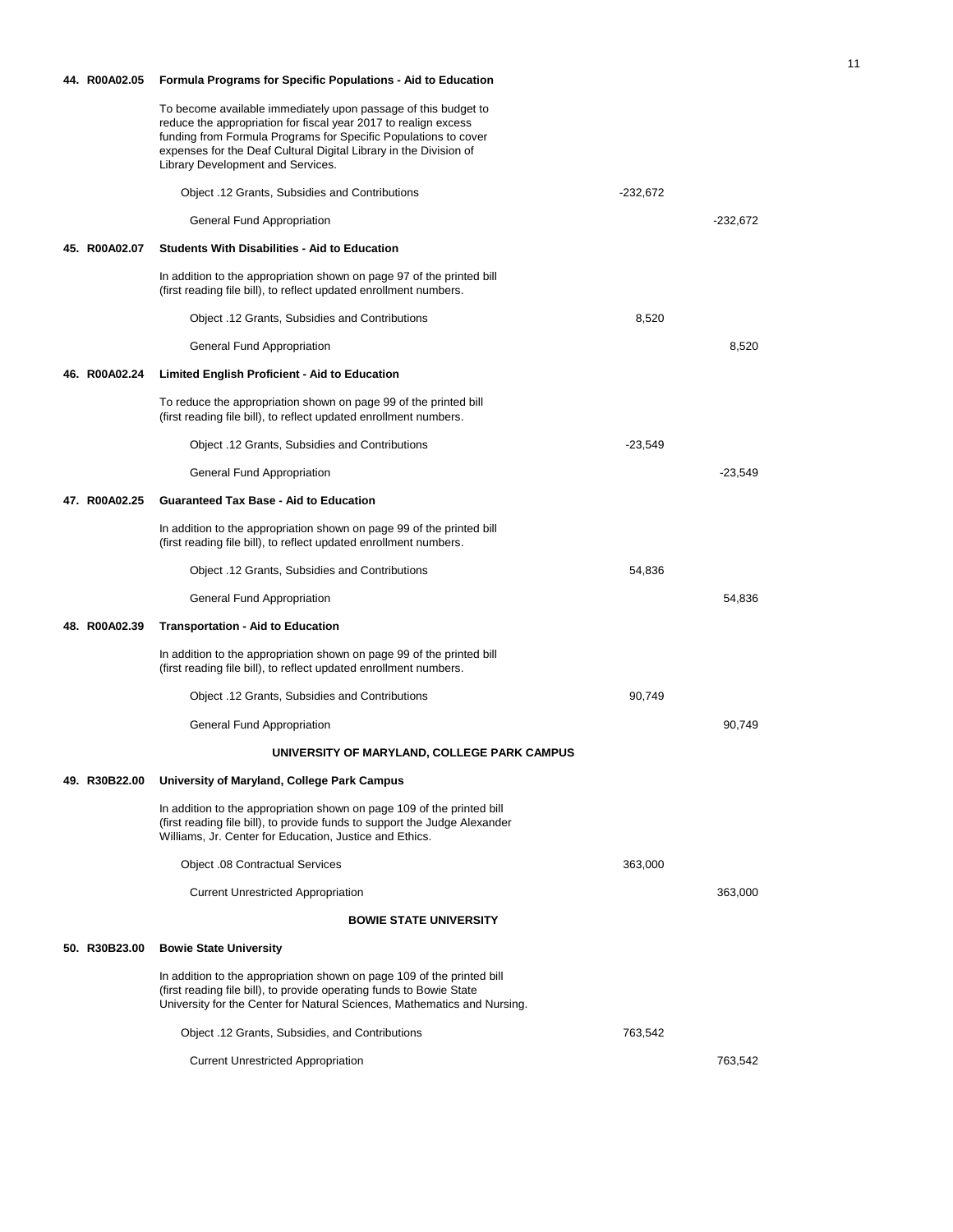### **MARYLAND HIGHER EDUCATION COMMISSION**

| 51. R62I00.01 | <b>General Administration</b>                                                                                                                                                                                                                                     |            |            |
|---------------|-------------------------------------------------------------------------------------------------------------------------------------------------------------------------------------------------------------------------------------------------------------------|------------|------------|
|               | To become available immediately upon passage of this budget to<br>supplement the appropriation for fiscal year 2017 to provide funds<br>to pay for legal services.                                                                                                |            |            |
|               | Object .08 Contractual Services                                                                                                                                                                                                                                   | 3,012,000  |            |
|               | General Fund Appropriation                                                                                                                                                                                                                                        |            | 3,012,000  |
| 52. R62100.05 | The Senator John A. Cade Funding Formula for the Distribution of Funds to Community Colleges                                                                                                                                                                      |            |            |
|               | In addition to the appropriation shown on page 111 of the printed bill<br>(first reading file bill), to provide funds for small community colleges.                                                                                                               |            |            |
|               | Object .12 Grants Subsidies and Contributions                                                                                                                                                                                                                     | 1,400,000  |            |
|               | General Fund Appropriation, provided that this additional<br>appropriation shall be contingent on the enactment of HB 204.                                                                                                                                        |            | 1,400,000  |
| 53. R62100.39 | Health Personnel Shortage Incentive Grant Program                                                                                                                                                                                                                 |            |            |
|               | To reduce the appropriation shown on page 114 of the printed bill<br>(first reading file bill), to adjust funds for loan assistance repayment<br>for physicians and physician assistants per Chapter 178 of 2016.                                                 |            |            |
|               | Object .12 Grants, Subsidies, and Contributions                                                                                                                                                                                                                   | $-750,000$ |            |
|               | Special Fund Appropriation                                                                                                                                                                                                                                        |            | $-750,000$ |
| 54. R62100.44 | Somerset Economic Impact Scholarship                                                                                                                                                                                                                              |            |            |
|               | To add an appropriation on page 114 of the printed bill (first<br>reading file bill), to provide funds for the Somerset Economic<br>Impact Scholarship at Wor-Wic Community College.                                                                              |            |            |
|               | Object .12 Grants Subsidies and Contributions                                                                                                                                                                                                                     | 87,659     |            |
|               | General Fund Appropriation                                                                                                                                                                                                                                        |            | 87,659     |
|               | <b>HIGHER EDUCATION</b>                                                                                                                                                                                                                                           |            |            |
| 55. R75T00.01 | Support for State Operated Institutions of Higher Education                                                                                                                                                                                                       |            |            |
|               | In addition to the appropriation shown on page 115 of the printed bill<br>(first reading file bill), to provide funds to University of Maryland,<br>College Park Campus to support the Judge Alexander Williams, Jr.<br>Center for Education, Justice and Ethics. |            |            |
|               | Object .12 Grants, Subsidies, and Contributions                                                                                                                                                                                                                   | 363,000    |            |
|               | General Fund Appropriation                                                                                                                                                                                                                                        |            | 363,000    |
| 56. R75T00.01 | Support for State Operated Institutions of Higher Education                                                                                                                                                                                                       |            |            |
|               | In addition to the appropriation shown on page 115 of the printed bill<br>(first reading file bill), to provide operating funds to Bowie State<br>University for the Center for Natural Sciences, Mathematics and Nursing.                                        |            |            |
|               | Object .12 Grants, Subsidies, and Contributions                                                                                                                                                                                                                   | 763,542    |            |
|               | General Fund Appropriation                                                                                                                                                                                                                                        |            | 763,542    |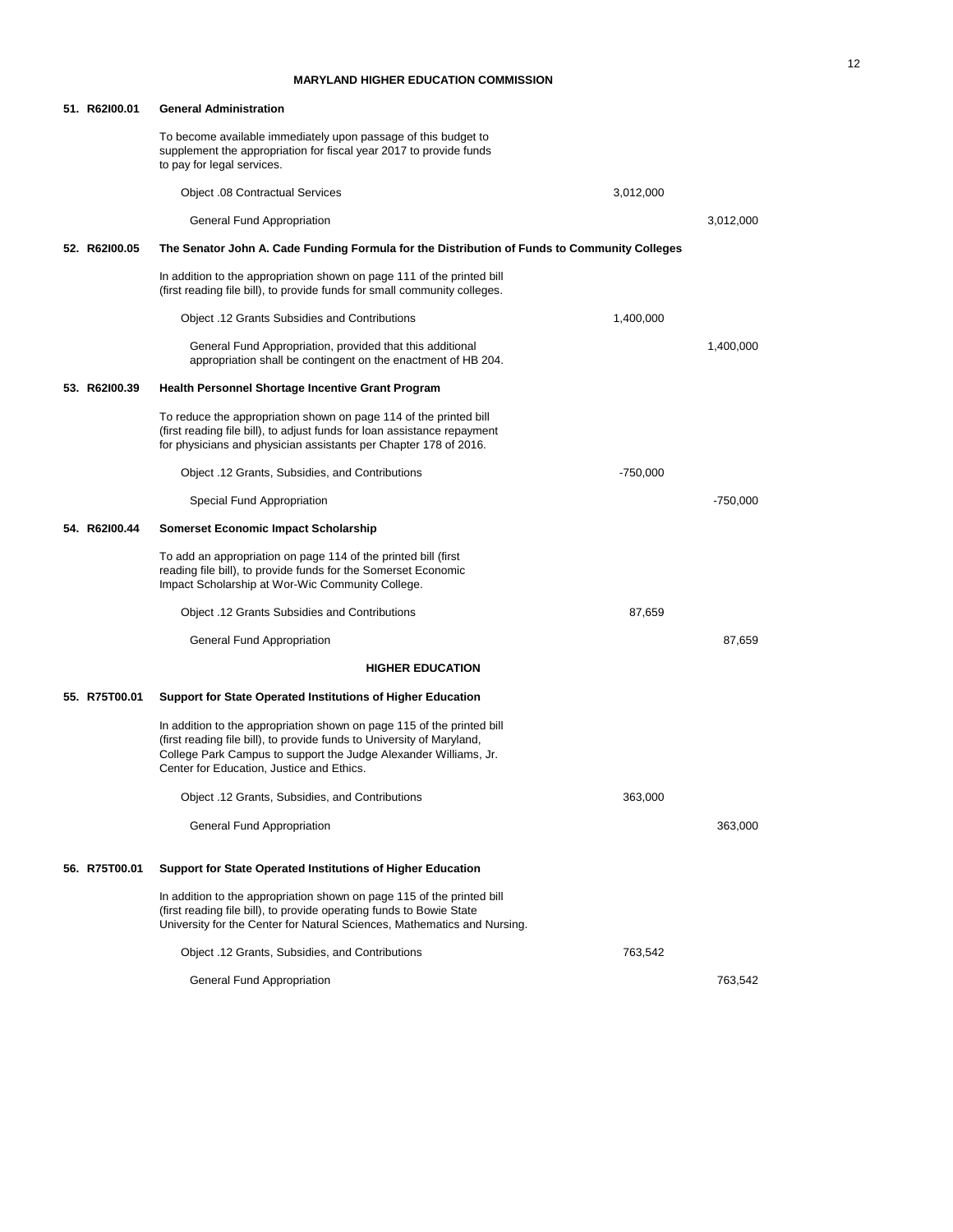|                    | 57. S00A24.01 | Neighborhood Revitalization - Division of Neighborhood Revitalization                                                                                                                                          |              |                             |  |  |  |  |
|--------------------|---------------|----------------------------------------------------------------------------------------------------------------------------------------------------------------------------------------------------------------|--------------|-----------------------------|--|--|--|--|
|                    |               | In addition to the appropriation shown on page 118 of the printed bill<br>(first reading file bill), to provide funds for the Main Street Program.                                                             |              |                             |  |  |  |  |
|                    |               | Object .12 Grants, Subsidies, and Contributions                                                                                                                                                                | 750,000      |                             |  |  |  |  |
|                    |               | General Fund Appropriation                                                                                                                                                                                     |              | 750,000                     |  |  |  |  |
|                    |               | <b>MARYLAND TECHNOLOGY DEVELOPMENT CORPORATION</b>                                                                                                                                                             |              |                             |  |  |  |  |
|                    | 58. T50T01.08 | <b>Second Stage Business Incubator</b>                                                                                                                                                                         |              |                             |  |  |  |  |
|                    |               | To add an appropriation on page 127 of the printed bill (first reading<br>file bill), to provide funding for the Second Stage Business Incubator<br>program.                                                   |              |                             |  |  |  |  |
|                    |               | Object 12 Grants, Subsidies, and Contributions                                                                                                                                                                 | 2,500,000    |                             |  |  |  |  |
|                    |               | General Fund Appropriation                                                                                                                                                                                     |              | 2,500,000                   |  |  |  |  |
|                    |               | <b>MARYLAND DEPARTMENT OF THE ENVIRONMENT</b>                                                                                                                                                                  |              |                             |  |  |  |  |
|                    | 59. U00A10.02 | Major Information Technology Development Projects - Coordinating Offices                                                                                                                                       |              |                             |  |  |  |  |
|                    |               | To add an appropriation on page 131 of the printed bill (first<br>reading file bill), to provide funds to support the Lead Rental<br>Certification and Accreditation project.                                  |              |                             |  |  |  |  |
|                    |               | <b>Object .08 Contractual Services</b>                                                                                                                                                                         | 550,000      |                             |  |  |  |  |
|                    |               | Special Fund Appropriation                                                                                                                                                                                     |              | 550,000                     |  |  |  |  |
| <b>PUBLIC DEBT</b> |               |                                                                                                                                                                                                                |              |                             |  |  |  |  |
|                    | 60. X00A00.01 | <b>Redemption and Interest on State Bonds</b>                                                                                                                                                                  |              |                             |  |  |  |  |
|                    |               | To become available immediately upon passage of this budget to<br>realign the appropriation for fiscal year 2017 to reflect bond<br>premium revenue and reduced debt service obligations through<br>refunding. |              |                             |  |  |  |  |
|                    |               | Object .13 Fixed Charges                                                                                                                                                                                       | $-418,000$   |                             |  |  |  |  |
|                    |               | General Fund Appropriation<br>Special Fund Appropriation                                                                                                                                                       |              | $-23,604,871$<br>23,186,871 |  |  |  |  |
|                    | 61. X00A00.01 | <b>Redemption and Interest on State Bonds</b>                                                                                                                                                                  |              |                             |  |  |  |  |
|                    |               | To reduce the appropriation shown on page 136 of the printed bill<br>(first reading file bill), to reflect reduced debt service obligations<br>through refunding.                                              |              |                             |  |  |  |  |
|                    |               | Object .13 Fixed Charges                                                                                                                                                                                       | $-3,351,223$ |                             |  |  |  |  |
|                    |               | General Fund Appropriation                                                                                                                                                                                     |              | $-3,351,223$                |  |  |  |  |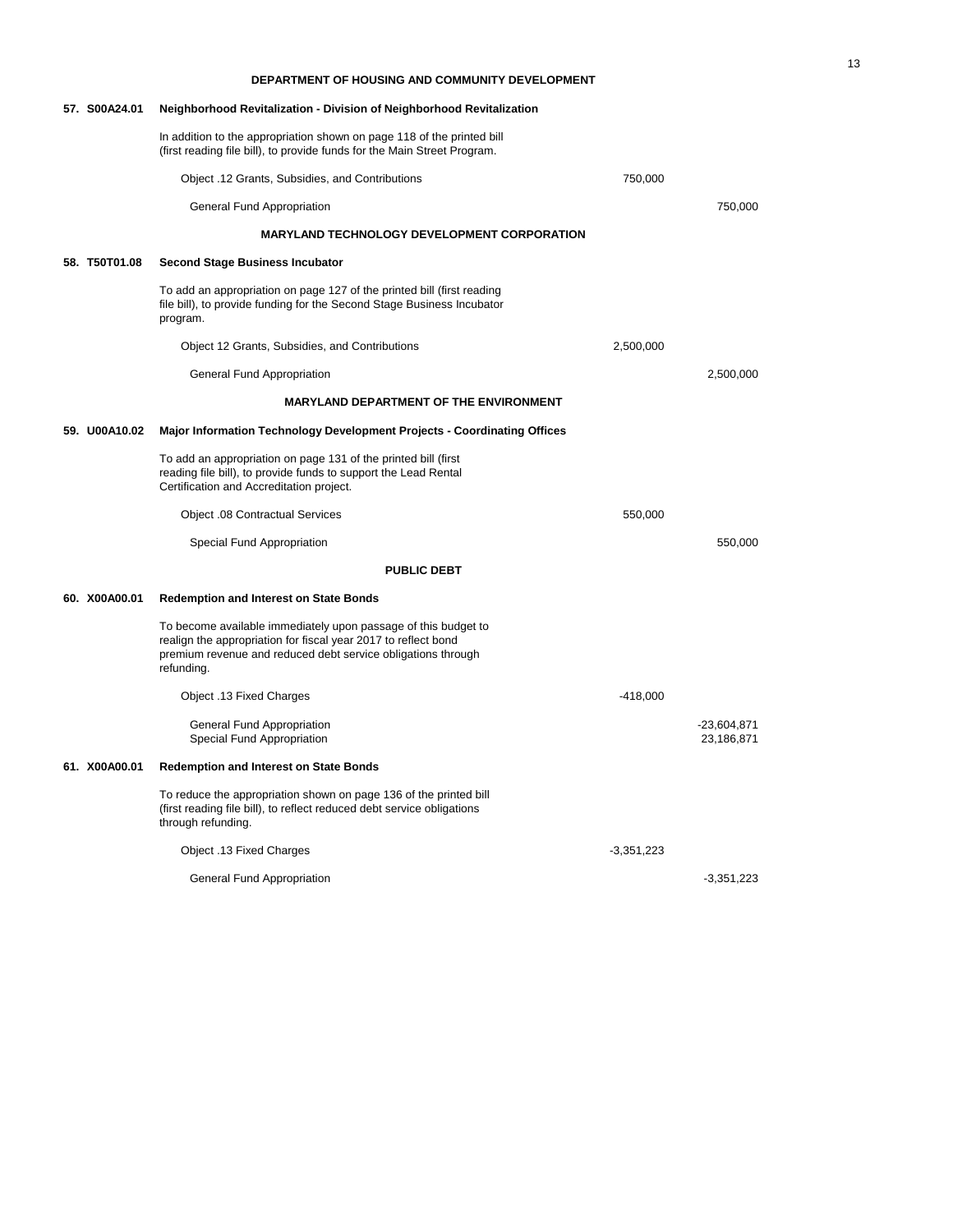#### **(First Reading File Bill) AMENDMENTS TO HOUSE BILL 150 / SENATE BILL 170**

#### Amendment No. 1:

On page 97, on line 32, strike "284,864,947" and substitute with "284,873,467".

*Updates the Special Education aid formula for enrollment revisions received since the Governor's Allowance was submitted.*

#### Amendment No. 2:

 On page 114, on line 35, strike "492,553,284" and substitute with "492,916,284", on line 36, strike "42,420,788" and substitute with "43,184,330", and on page 115, on line 18, strike "1,295,977,609" and substitute with "1,297,104,151".

*Updates the appropriations for Bowie State University to provide operating funds for the Center for Natural Sciences, Mathematics and Nursing; and for University of Maryland, College Park Campus to provide funds for the Judge Alexander Williams, Jr. Center for Education, Justice and Ethics.*

#### Amendment No. 3:

On page 159, on line 12, strike "255,225" and substitute with "280,225."

*Technical correction to adjust the salary for the EMS Executive Director to the proposed salary for fiscal year 2018 within Section 3 of the budget bill.*

### Amendment No. 4:

On page 161, strike lines 2 and 3 in their entirety.

*Technical correction to delete the Coordinator, Correctional Education position for the Department of Public Safety and Correctional Services as a flat rate position within Section 3 of the budget bill.*

#### Amendment No. 5:

On page 179, after line 24, insert "SECTION 50. AND BE IT FURTHER ENACTED, That the Department of Public Safety and Correctional Services is hereby authorized to use general fund appropriation of \$151,462 to reimburse the Military Department, Maryland Emergency Management Agency, by approved budget amendment to rent office space located in Owings Mills for fiscal 2017 to meet the requirements of Section 7-209 (e)(2)(iv) of the State Finance and Procurement Article.

*Adds language to allow a reimbursable fund agreement between the Military Department and the Department of Public Safety*  to allow the Maryland Emergency Management Agency to utilize office space no longer needed by the Department of *Public Safety.*

#### Amendment No. 6:

 On page 179, after line 24, insert "SECTION 51. AND BE IT FURTHER ENACTED, That the Maryland Emergency Management Agency is hereby authorized to use receipts as special funds to support expenses associated with the Inter-Agency Heroin and Opioid Coordinating Council for fiscal 2017 to meet the requirements of Section 7-209 (e)(2)(iv) of the State Finance and Procurement Article."

*Adds language that allows reimbursable fund agreements between the Maryland Emergency Management Agency and other State agencies in support of the Inter-Agency Heroin and Opioid Coordinating Council.*